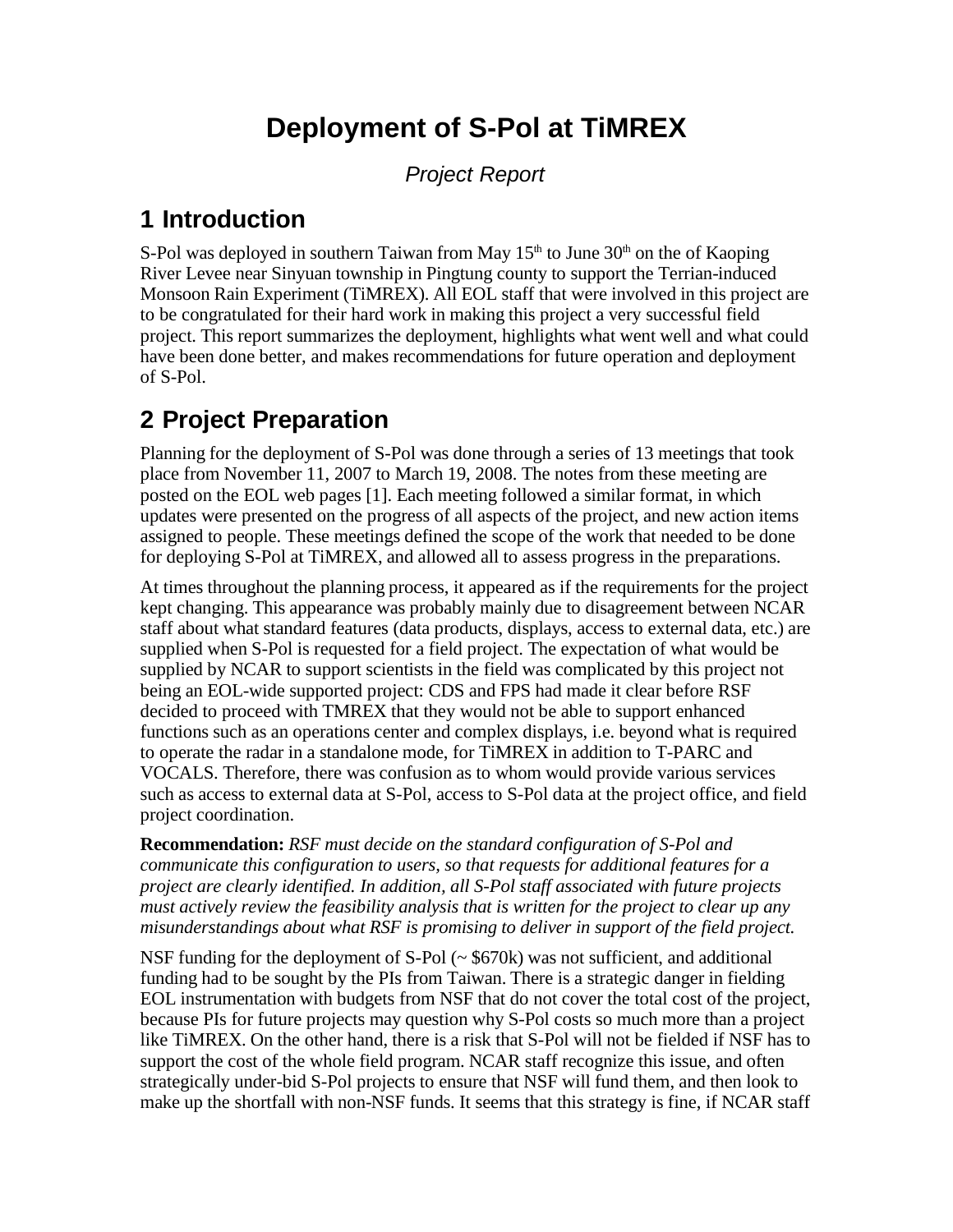are assured that the total cost estimated in the project planning process will be covered.

**Recommendation:** *To address this issue, EOL must communicate the total cost of the project to the PIs, and if it is not fully supported by the deployment pool funds, request that PIs find any additional funding. EOL must have assurance from PIs that the costs that are not covered by the deployment pool funds, will be covered. It is recommended that this additional funding be identified and approved before final approval of the project.*

The Central Weather Bureau provided all of the communications and networking infrastructure at S-Pol so that NCAR scientists could be part of the daily planning process and that the data could be accessed remotely. Coordination and planning for the use of these resources would have proceeded more efficiently through direct communication between NCAR and Taiwanese technical staff. Much of the technical planning was conducted through the PIs of the project, but the details the situation were not always clear to the technical staff involved. Direct interaction between technical staff would also have allowed staff to establish relationships with their counterparts which would have made work in the field more efficient. For example, better communications would have helped plan for the networking infrastructure that was installed at the site. With this information, EOL staff could have simulated the networking environment that was created for S-Pol in Taiwan at Marshall which would have helped us prepare solutions for problems that occurred, e.g. the restrictive firewall, space in the SCC for the Taiwanese provided networking equipment (fiber optic converter and high bandwidth switch), and bandwidth problems caused by existing S-Pol network equipment.

#### **Recommendation:** *Establish direct communications between technical staff when planning field projects.*

It was noted that preparation for shipping of the S-Pol containers was handled excellently. However, PIs did question the cost of the shipping agent that was used, and the number of containers that we needed to ship. The shipping agent is one with whom EOL has worked for many years. We have an excellent working relationship with them, and they have always been reliable. Furthermore, our experience is that they are available 24 hours a day which is especially important for resolving shipping problems in international projects.

These days, S-Pol ships in eight containers. Four of those containers form the support structure for the S-Pol pedestal and function respectively as the fuel container, the transmitter container, the generator container, and a storage container. The S-Pol Control Center (SCC) and the Annex provide space for staff and researchers to work. Container 7 is a storage container that holds large spare items, e.g. a spare air conditioner. Container 8 provide a workbench for technicians and engineers to set up test and measurement equipment to troubleshoot problem subsystems in S-Pol, and also provide space for a large refrigerator for food and water. We have found that the space of eight containers provides for a productive and harmonious environment when in the field.

**Recommendation:** *Continue to use our current shipping agent to ship S-Pol to international field projects, and ship eight containers.*

Project planning would not have gone as smoothly without the time and input of Brigitte Baeuerle. RSF gratefully acknowledges her contribution to making this project a success.

**Recommendation:** *Future national and international S-Pol projects not be approved without support from FPS.*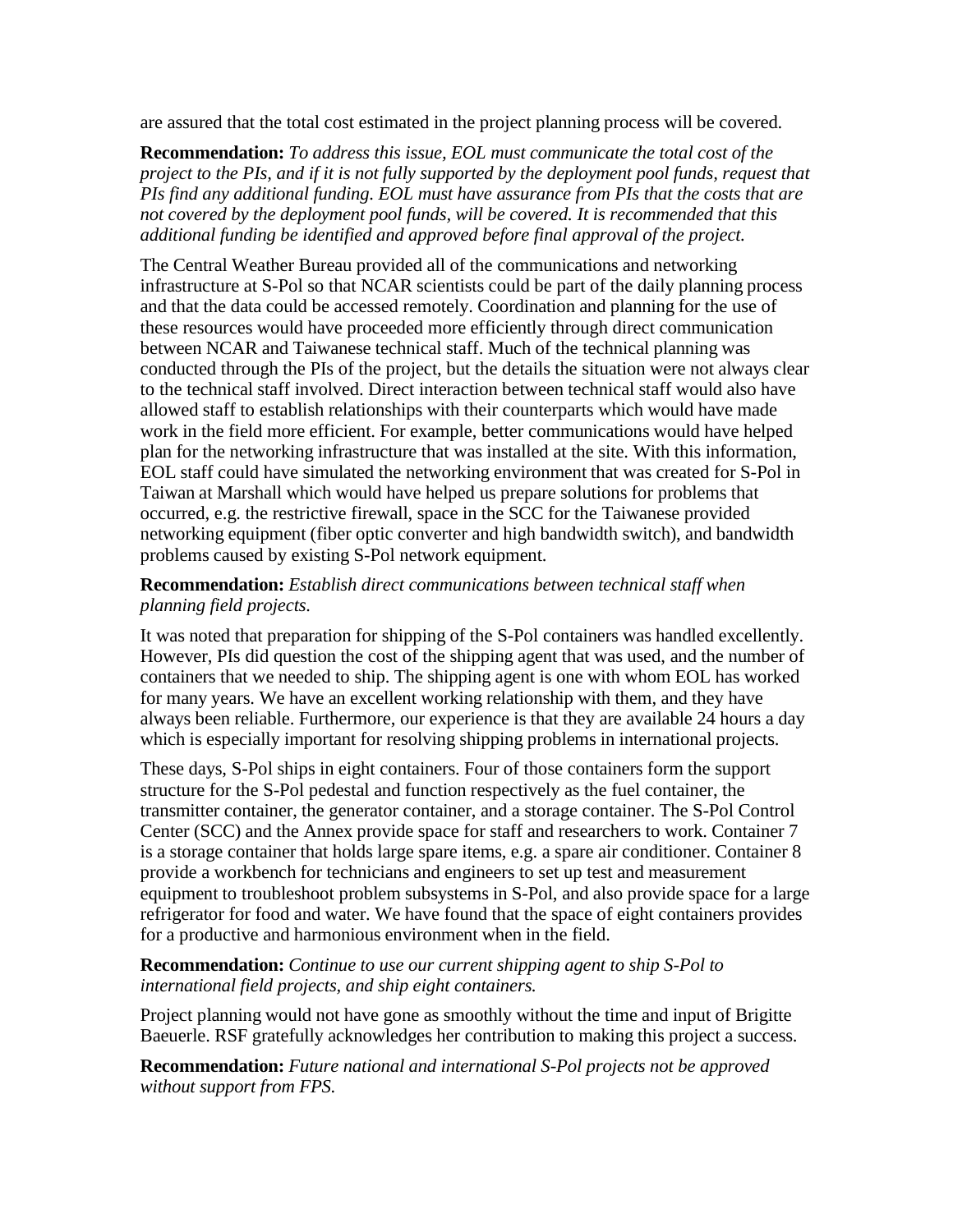### **3 Site Preparation**

The Central Weather Bureau (CWB) did a fantastic job preparing the site for S-Pol. The CWB had a retaining wall constructed next to the Kaoping River Levee. The space between the levee and wall was filled to create a large enough site on top of the levee for S-Pol. The construction of this extension to the levee was done very well. When S-Pol is deployed on a new site, the ground usually takes some time to settle under the weight of S-Pol. Typically, for the first few weeks, the pedestal must be leveled to account for this settling. The preparation of the extension was so good that the new fill within the retaining wall only subsided by a small amount after the second heavy rain fall event during the project.

## **4 Setup**

This was the smallest site on which S-Pol had ever been deployed and Jeff Bobka did a great job at first planning the layout of S-Pol and then implementing the plan during setup. The containers were delivered to the site on April 22<sup>nd</sup>. Three RSF technicians (Al Phinney, Mike Strong, and Bryan Gales), Jeffery Bobka and Jose Rivas constructed S-Pol between April 23<sup>nd</sup> and May  $6<sup>th</sup>$  (12 working days, two days off). The construction proceeded according to schedule, despite the hot and humid conditions that existed in Taiwan at that time. Before power was established in the containers, ice cold water was essential to remain well hydrated.

The pre-installed networking infrastructure and cabling in the SCC greatly reduced the time taken during setup to set up the SCC. The reduction in computers in the SCC by moving processing machines to the transmitter container also helped. Because of these changes, we thought that it would be an unnecessary cost to rack mount the remaining workstations in the SCC for future S-Pol projects.

The CWB provided two fiber optic network connections and two  $K_u$ -band satellite communications links. One fiber optic link was dedicated to the CWB video conferencing system, and the other was dedicated to providing network access to S-Pol to transfer data, access the Internet, and remotely log in to S-Pol from Boulder. Joe Vinson did an excellent job working with the Taiwanese to configure the networking infrastructure for S-Pol. For example, some services such as access to the secure IMAP server at EOL were blocked by the fiber connection through the CWB, so Joe configured the S-Pol networking equipment to route this traffic through the one of the  $K_u$ -band satellite network connections. Without his efforts, it would have been difficult to effectively use the networking infrastructure provided to us by the Taiwanese. Because the network access played a large part in the success of the project (see Secton 6, Operations), the infrastructure provided by the Taiwanese and the support from CDS was invaluable.

**Recommendation:** *S-Pol projects must always have full CDS support. In addition, S-pol projects must have high speed networking access to facilitate coordination between researchers operating instruments in support of the project.*

The TiMREX Project Office also supplied a container and computers for scientist use. The video conferencing system was setup in that container, along with a data server machine through which we transfered S-Pol data and images, CIDD workstations for scientists and students to peruse data, and a WINS client to view CWB data.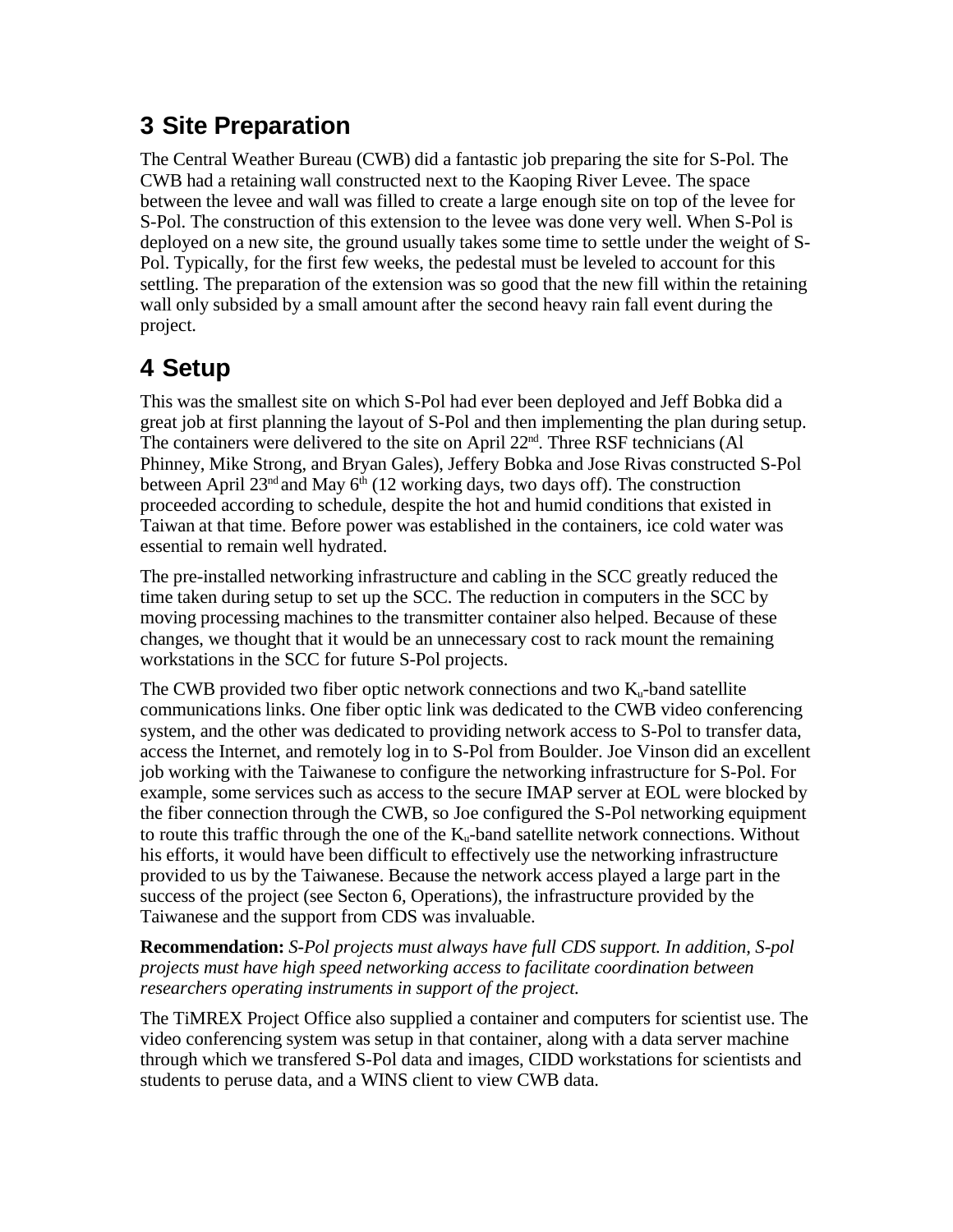### **5 Calibration and Pre-operations Testing**

Calibration and pre-operations testing was scheduled from May 6 to May 14, but took longer than expected, in part due to unexpected problems, and in part because there was a lack of experience working with the new S-Pol software and hardware. The work on making the radar operational included selecting an operating frequency, tuning the antenna controller, calibrating the radar, implementing sector blanking, implementing an archiving scheme for the new processor data, fixing problems with the processing and display software, configuring real time delivery of data to the operations center, and providing access to third-party data sources.

#### *5.1 Antenna Subsystem*

The antenna controller did not boot in the correct configuration after S-Pol was constructed. At various stages during testing, the dual port RAM had to be reconfigured and the encoder definition table reprogrammed. In addition, the previous generation of S-Pol engineering staff had not documented that the spare PMAC card dual port RAM was never fixed which made debugging confusing when trying to use the spare PMAC hardware. Lack of functioning spares could caused a complete failure of S-Pol at TiMREX.

The S-Pol motors that were refurbished and returned only days before S-Pol was shipped performed superbly during operations, but because these were installed in the system after S-Pol had been disassembled at Marshall, we had to tune the PMAC system and servo amplifiers to operate with the refurbished motors in the field. Because this task is always performed before S-Pol is shipped to a deployment, it caused a delay in the pre-operations and calibration schedule.

The refurbished motors also exposed some long standing problems in the scan controller software. These problems included skipped fixed angles in a series of surveillance or sector scans, and repeated sector scans at the same fixed angle. These problems would have had a large impact on implementing data collection strategies in the field. They required at least several days work to fix.

Aligning the dish is a routine procedure for S-Pol, but we found a significant source of error in the traditional procedure that we could not explain. To align the dish, solar scans are used to measure the position of the sun as seen by the radar. This position is then compared with a calculated position and an offset is introduced in the radar antenna controller to force the measured and calculated positions to match. Our procedure of performing this alignment in the morning and again in the afternoon resulted in a 1.4 degree difference in elevation between the measurements when using Jon Lutz's Visual Basic program to calculate the position of the sun: that is, the morning measurement resulted in an elevation offset of  $+0.7$  degrees, whereas the afternoon measurement resulted in an offset of -0.7 degrees. We never did explain the discrepancy between the offset measured in the morning and the offset measured in the afternoon, but we did find that the difference was reduced to around 0.2 degrees when we used Mike Dixon's program to calculate the position of the sun. The previous generation of S-Pol staff likely knew about this problem because similar results were documented in the calibration history for S-pol during Mesoscale Alpine Programme (MAP) in 1999.

In summary, many problems with the antenna controller were known by the previous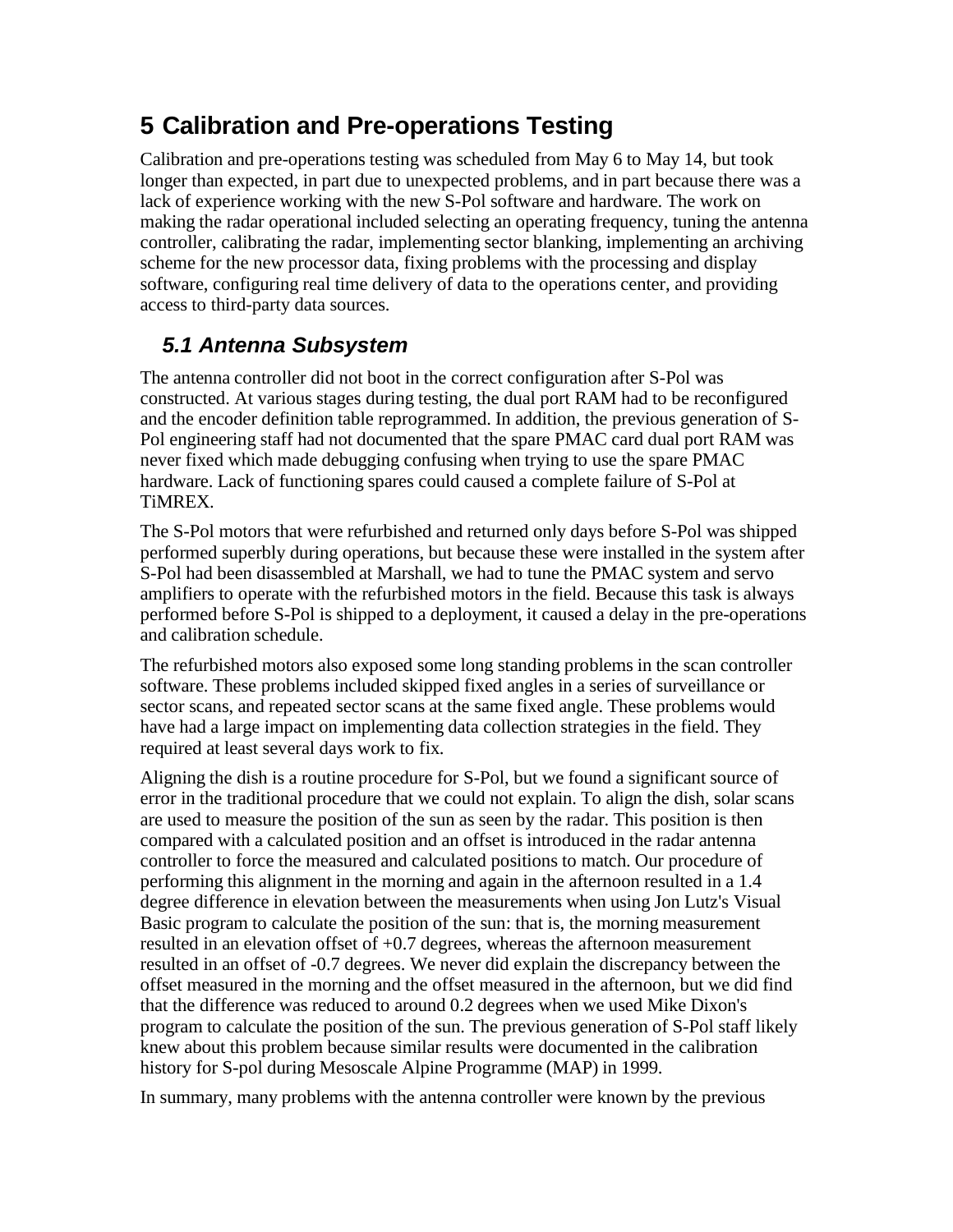generation that worked on S-Pol, but the problems were never fixed. Some of the problems that we encountered could have been addressed more quickly if various key technical personnel had had more experience with S-Pol at Marshall.

#### *5.2 Transmitter*

During the planning stage of the project, the Taiwanese had provided us with scans of the electromagnetic spectrum around 2809 MHz which is the S-Pol primary operating frequency. These scans showed significant interference at 2809 MHz, and in response, before shipping S-Pol, we tuned S-Pol to operate at 2786 MHz which was a frequency that had been used during MAP in 1999. During testing at this frequency in Taiwan, we found interference at this frequency, and also that there was variation in the transmitted power when scanning the antenna in azimuth. We had noticed this variation when testing in Boulder, but did not have time to investigate because addressing the antenna motor problem was a higher priority. Tests indicated that the variations were being caused by reflections from the rotary joint. To prevent any damage to the system, and to ensure a more consistent transmitted power level, we decided to try operating at 2809 MHz. As anticipated, though, we found that there was far too much interference at this frequency. We then checked for interference at 2803, 2800, and 2795 MHz by tuning the receiver. There was a small amount of interference at each of these frequencies, but it seemed acceptable and the best that could be achieved. For each frequency, we ideally would have characterized the performance of the transmitter, but the schedule limited us to selecting the last receiver frequency attempted (2795 MHz) as an operating frequency for the project. At this frequency, the transmitted power is was about 2 dB less than what the klystron can achieve at 2809 MHz resulting in a loss of system sensitivity. This extra work of selecting a frequency and tuning the S-Pol transmitter and receiver to this frequency caused a delay of around a day in the start of the calibration.

In addition to changing the operating frequency of S-Pol, the Taiwanese also requested that we implement sector blanking over Pingtung and Linbian because each of these locations has military installations. Using Google Earth, Bob Rilling found coordinates for the assumed limits of each of these areas and based on these coordinates, an S-Pol relative azimuth was computed. Sector blanking was implemented on 2008-05-15.

| Linbian, east side        | 22:27:24.6 | 120:29:52.6 | $\vert$ 139.4 deg |
|---------------------------|------------|-------------|-------------------|
| Linbian, W edge Army Base | 22:26:52.1 | 120:28:44.3 | $\vert$ 151.9 deg |
| Ping-tung, W runway edge  | 22:40:20.6 | 120:26:52.5 | $5.2$ deg         |
| Ping-tung, E runway edge  | 22:40:26.5 | 120:28:42.6 | $15.8$ deg        |
| Ping-tung, E town edge    | 22:40:13.3 | 120:30:34.0 | $26.1$ deg        |

*Table 1: Sectors overs which sector blanking was implemented.*

#### *5.3 Calibration*

Calibration of S-Pol took place from May 9 to May 13. Frank Pratte prepared very detailed documentation on the calibration procedures for S-Pol. Without these, calibration of the HAWK processor would not have been possible. The calibration procedures are usually implemented over a period of two to three days, but the calibration measurements in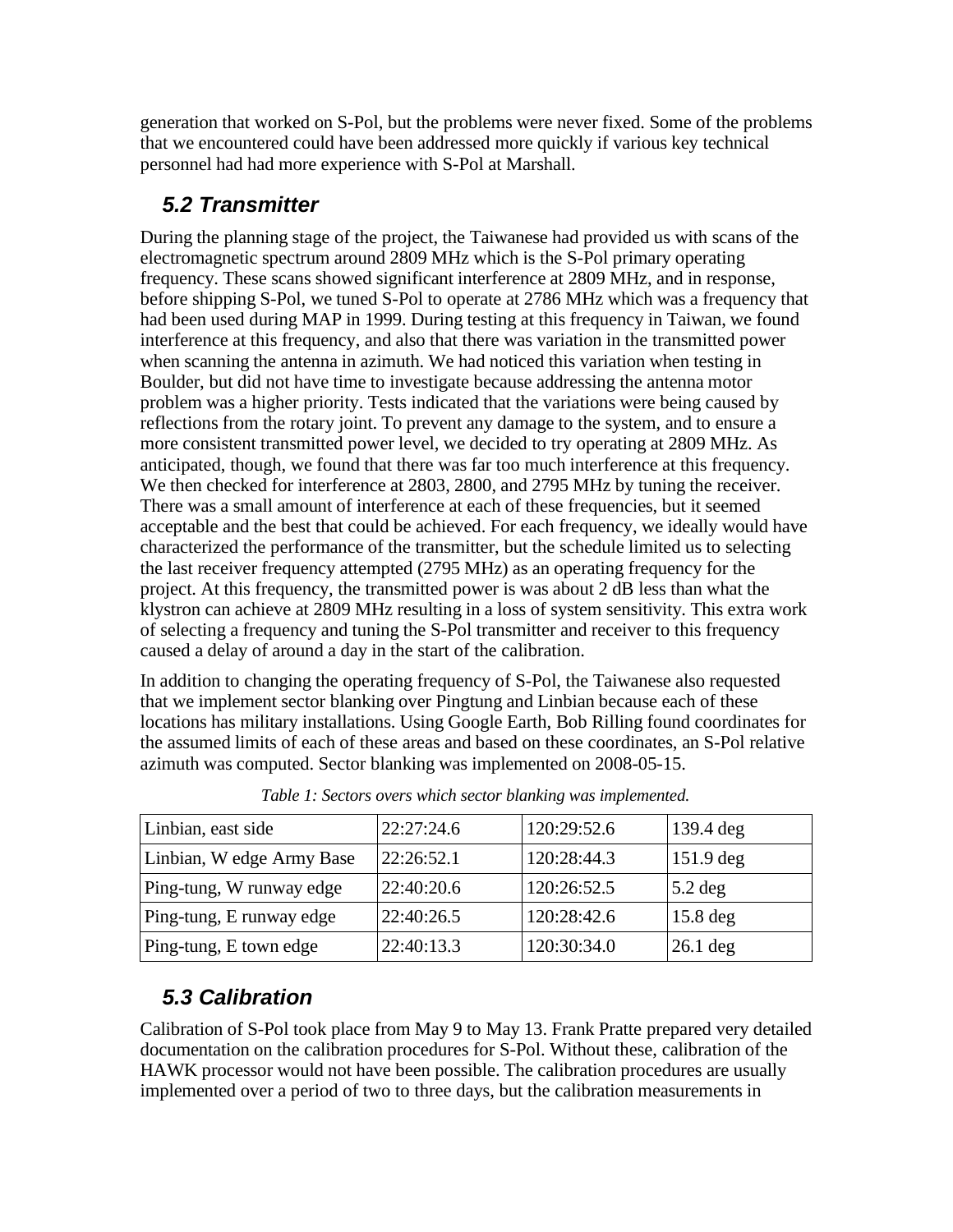Taiwan took longer than usual, mostly because of lack of familiarity with the new measurement procedures. The calibration procedures developed by Frank Pratte were excellent but the documentation of these procedures must be improved by rewriting them such that they follow a procedural format.

The Automatic Test Equipment (ATE) constant monitoring mode was started only on 2008-05-24. The delay in starting this monitoring was due to a bug in the program which resulted in the passive monitoring mode being disabled soon after the program was started. Frank Pratte had written this program only shortly before S-Pol was disassembled, and therefore had not had sufficient time to test it. Fixing this program was lower in priority than fixing problems in the antenna controller and the HAWK processor.

While the ATE is able to provide real time monitoring of the system, use of these measurements for initial calibration is a manually intensive process. Software must be developed to ingest the ATE measurements and implement the calibration calculations to produce a calibration file for the radar. Right now, the ATE measurements are manually inserted into spreadsheets and the calibration calculations are performed there. This process is very manually intensive and can lead to errors. The benefit of the ATE will only be realized once the calculation of calibration parameters from ATE measurements is automated.

#### *5.4 Processor Software*

The new processor software was not fully tested and debugged before we fielded S-Pol in Taiwan. Part of this was due to problems identified with the antenna motors that reduced the amount of time S-Pol was available to software engineers before the system was shipped to Taiwan. Because of the additional setup tasks conducted in the pre-operations and testing phase of the project, and because the processor software was not ready before S-Pol left the U.S., we did not meet our goal of having S-Pol ready for operations by May 15. Luckily, the weather conditions at the start of operations were not favorable to achieve the goals of the project, otherwise S-Pol could have missed critical observations. The processor software delay also caused a delay in setting up the data management procedures (primarily data archiving and real time quality control) during the project.

#### *5.5 Meteorological Products (refractivity, rain accumulation, particle identification)*

Calibration scans for computing refractivity were collected on 2008-05-14, 2008-06-07, and 2008-06-08. Refractivity was produced in real time, but staff at the radar only started looking at the refractivity results in depth on 2008-05-19 after Tammy Weckwerth arrived on site. Many problems were identified in the refractivity results and these were never fully resolved throughout the project.

Rain rate and accumulation products worked well throughout the project once we realized that to produce a rain accumulation product, the program needed to be run continuously. Mid-way through the project, we changed the accumulation period from 10 minutes to 7.5 minutes to synchronize the accumulations with the scan synchronization and we started resetting the daily accumulations at 00:00 LST as opposed to 00:00 UTC to match the accumulation product produced by the CWB. We also increased the elevation angle of the scan used to compute the rain products from 0.5 degrees to 1.1 degrees because scans at the lower angle suffered from beam blockage.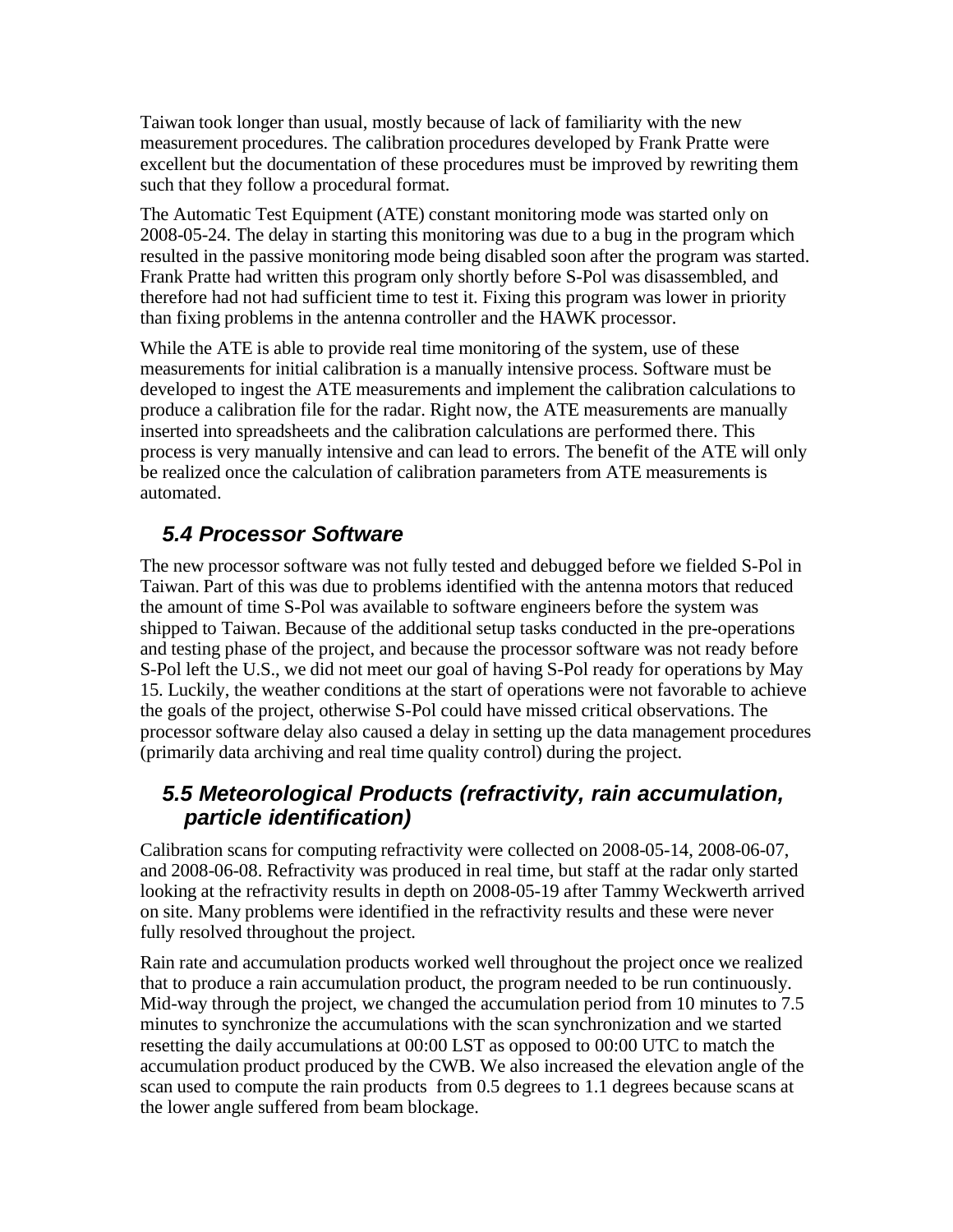The real-time PID product appeared to work well throughout the project.

### *5.6 Supplemental Data*

Mike Dixon configured CIDD to display satellite imagery of south east Asia around Taiwan, and surface station measurements provided by the CWB. S-Pol scientists relied heavily on this data for real-time decision making, and its availability was critical to the success of S-Pol at TiMREX. Without Mike Dixon's help, the ability of the scientists to coordinate measurements would have been severely impacted. Display of additional thirdparty data at S-Pol was not mentioned in the original feasibility study [2] (note recommendation in Section 2).

**Recommendation:** *Many of the problems we encountered in this phase of the project could have been avoided by having staff actively use and work on S-Pol between deployments. After field projects, required maintenance should be performed on S-Pol, and then S-Pol should be deployed at our local field site. Also, spares and replacement units must be identified and purchased. The integration plan with CSU/CHILL calls for S-Pol to be actively used between deployments, which should make working on S-Pol between deployments a higher priority. Also, using hardware in common with CHILL will provide a source of spare parts in emergency. Therefore, the integration plan with CSU/CHILL must remain a high priority for the future success of S-Pol.*

# **6 Operations**

The networking infrastructure provided the basis for communications and coordination between the project office in Taipei and S-Pol, and S-Pol and other research instrumentation participating in TiMREX. The CWB offices in Taipei, Pingtung University, and the science container at S-Pol were linked to CWB video conferencing system. The 10:00 LST (02:00 UTC) science meeting and the 14:45 LST (06:45 UTC) daily planning meeting were conduced through this video conferencing system. Participants in the meeting that were not located at one of these sites (i.e. people at the Supersite, the TEAM Radar, and the aircraft operations center) could participate in the meeting through a Skype conference call. Without the networking infrastructure, the level of coordination and interaction between scientists at different sites would not have been possible.

S-Pol did not transition from the pre-operations and testing period to operation on schedule. Development and debugging of the HAWK processor continued into operations. Changes to the HAWK processor were made up until June 16, near the end of the project. Network access to the radar from Boulder was critical in enabling remote debugging of the processor software problems. One of the most serious problems, which caused around 3 minutes of data to be lost periodically, was only fixed on June 04. Other changes which addressed less serious problems caused delays in the production of a final project data set. These problems would have been avoided if the radar had been collecting data in Boulder for several months prior to the project, and software engineers had been dedicated to the software development through this time (see recommendations from Section 5). However, these problems do highlight the critical need for remote access to the radar (see recommendations in Section 4).

To accommodate rapidly changing weather conditions, RSF staff had told PIs that we would only need around a 4 hours notice before the start of an IOP. It turned out that this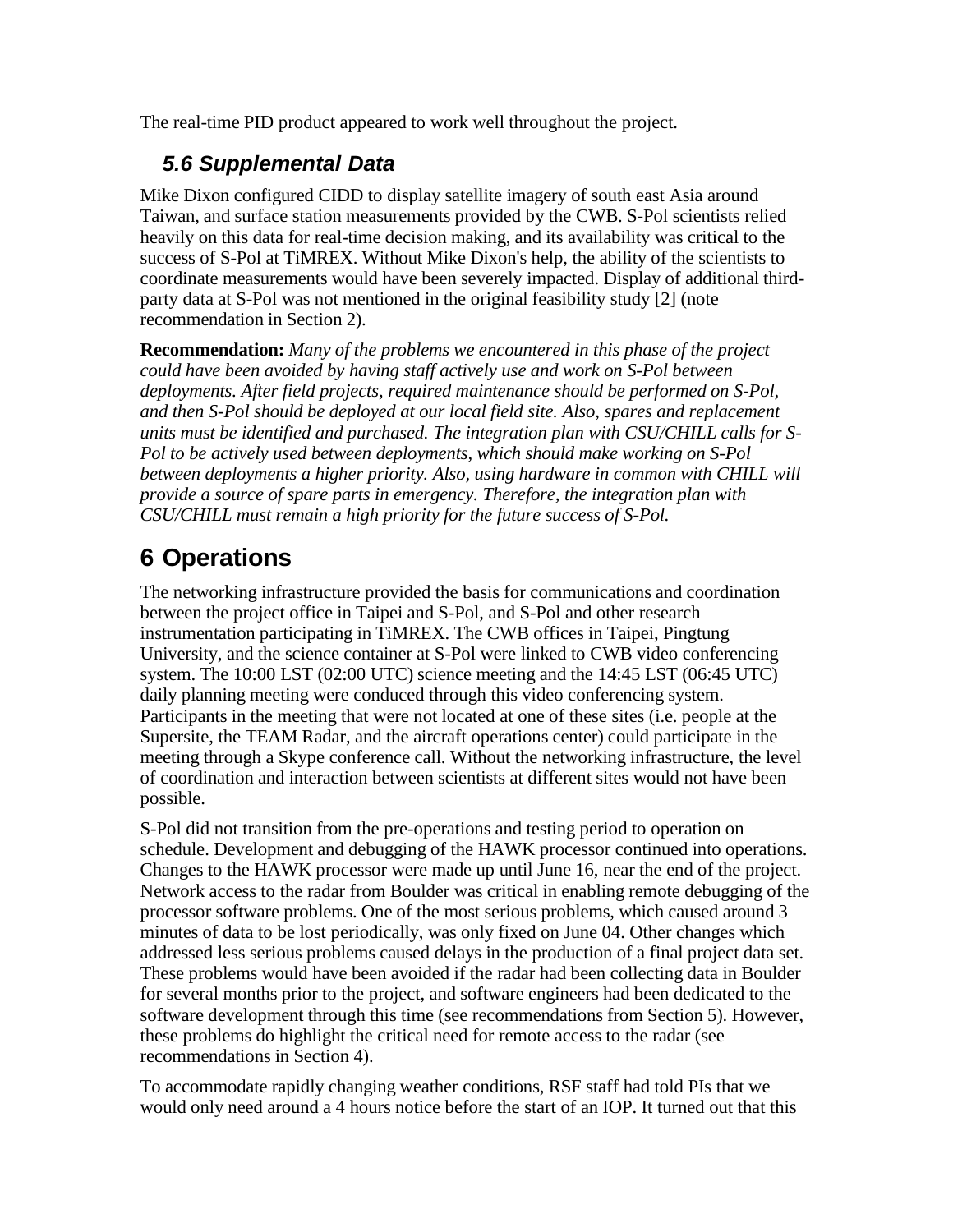time was insufficient for staff to transition from working a day shift to a night shift.

**Recommendation:** *For future projects in which 24 hour manned operations are requested, we must request a minimum of 12 hours notification before an IOP is called.*

Many of the S-Pol staff felt that there was insufficient staff to run S-Pol 24 hours a day during intensive operations periods and the enhanced operations period. The periods required manned operation of the radar, and lasted anywhere from three to eight days.

**Recommendation:** *S-Pol scientific staff should use students (in this case, Nick and Radian for example), to more effectively staff operation the radar.*

An emergency vehicle was not always available on site. A particular instance cited was when the technicians were required to service the pedestal electronics at night after heavy rainfall. This is a serious violation of UCAR policy.

**Recommendation:** *NCAR staff must have control of the emergency vehicle for field projects. If a safety vehicle is not always available, the project manager must arrange a vehicle regardless of the impact to the budget of the project.*

During the operations period, S-Pol operated continuously (24 hour/day) from May 15 to June 29 (46 days). In that time, we had one major failure of S-Pol and two minor failures.

#### *6.1 Major system problems*

S-Pol down from 05:00 to 14:48 on June 05 during the enhance operation period (EOP) because water leaked into the pedestal electronics (slip rings) causing us to lose elevation control. The timing of this event was unfortunate because it occurred during the heaviest rain during the EOP.

#### *6.2 Minor system problems*

The following problems occurred, in addition to the problems mentioned above.

- The PMAC antenna controller was replaced with the original on May 23. S-Pol was down from around 00:00 to 07:24 UTC. We discovered that the spare PMAC controller caused volume and scan numbers to be corrupted. Unfortunately, the previous generation that worked on S-Pol knew about this problems, but never had the spare PMAC controller fixed.
- The mechanical fast alternating polarization switch started to fail sometime during operations, and was replaced with the spare on May 29. S-Pol was restored to operation after one and a half hours.
- Missing data segments in scans due to a bug in the software that transfers scan information from the VIRAQ processor to the HAWK processor, and also due to a bug in the software that passes data between processing stages.

### **7 Tear Down**

The conditions during tear down were extremely hot and humid so the tear down crew (Alan Phinney, Jonathan Emmett, Kyle Holden, Jeff Bobka, and Jose Rivas) did an excellent job managing the tear down schedule, despite reducing their working time to around 6 hours per day to alleviate fatigue from the heat. Staff found that the time